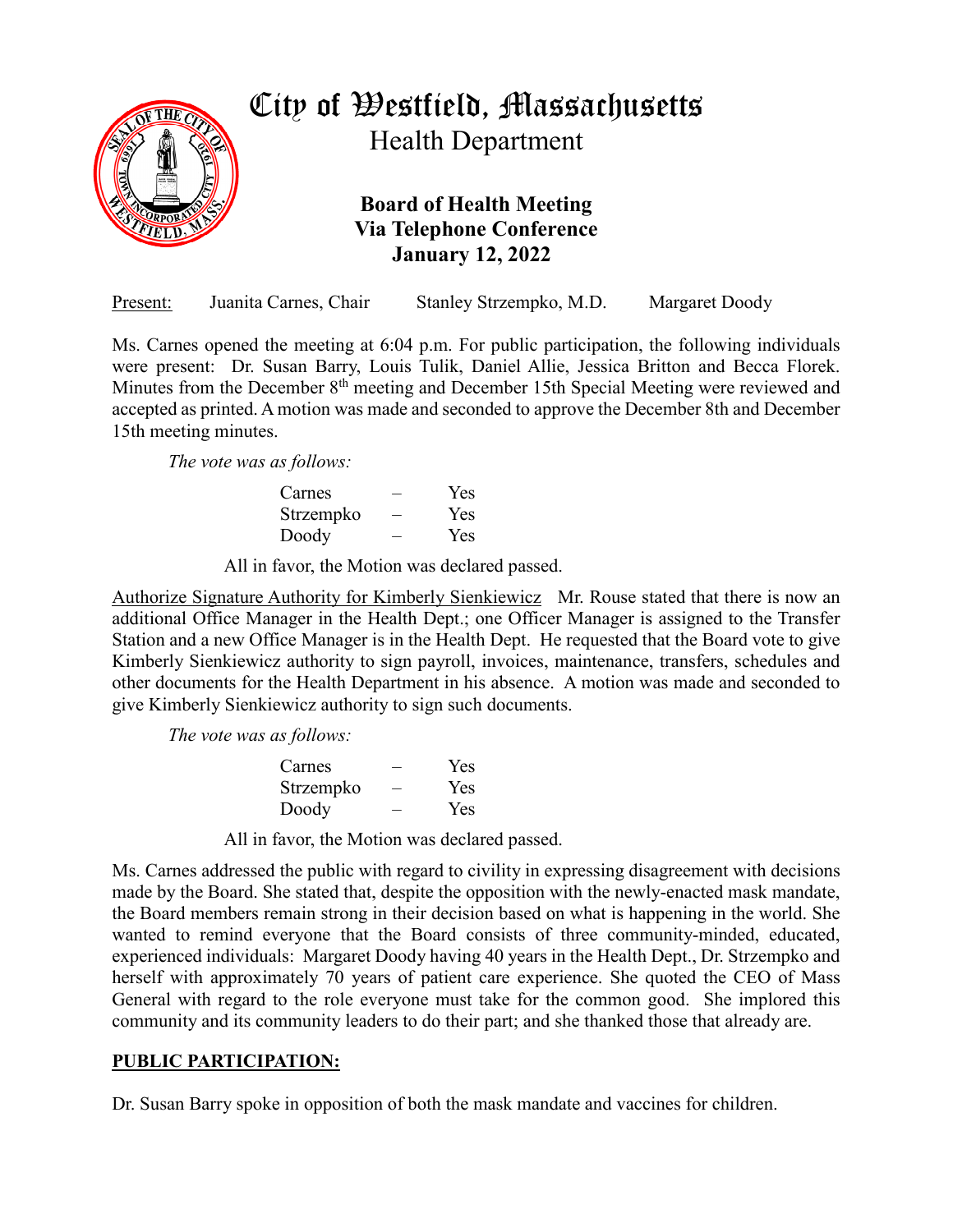Board of Health January 12, 2022 Page 2

Louis Tulik expressed concern that masks may be detrimental if not the proper type, incorrectly worn or not properly cared for.

Jessica Britton spoke in opposition to masks and mask mandates.

Dan Allie voiced his concerns with the mask mandate.

Becca Florek asked the Board to make mask wearing among school children a choice and not a mandate.

## **PUBLIC HEALTH:**

COVID-19 Update and Discussion: Last week there were 538 newly confirmed cases; this week it is 853. Unvaccinated individuals accounted for 73% of this total and school-age children 21%. There were 2 new deaths. These figures do not include any of the rapid home tests as those tests are not added to the state's database. The Health Dept. has focused all of its time and resources to assist the schools with their contact tracing. Mr. Rouse stated that the Department of Elementary and Secondary Education (DESE) is the one that mandates masks in public schools, not the Board of Health. The school mask mandate was in effect prior to the mandate implemented by the Board of Health. Dr. Strzempko noted that Mark Keroack, President and CEO of Baystate Health, and an infectious disease specialist, wanted the Board to know just how important it was to implement a mask directive. Baystate Noble was at 118% capacity due to Covid. Additionally, Dr. Andrew Artenstein, the second senior physician at Baystate Health, also specializing in infectious diseases, strongly advised the Board to vote for a directive. Although our numbers this week were 853, it is more like 1,500-2,000 because of home testing. This is 3.7% of the entire city testing positive. The city has experienced approximately 130 Covid deaths and our local health care facilities continue to function understaffed and over capacity. Experts like Dr. Keroack and Dr. Artenstein say masks and vaccines work. Ms. Doody remarked that the Board has not implemented a vaccine mandate and, with the numbers increasing, there is no choice but to mandate masks. A motion was made and seconded that the Board of Health continue with the mask mandate which was put in place as of December 15, 2021.

*The vote was as follows:*

| Carnes    | Yes |
|-----------|-----|
| Strzempko | Yes |
| Doody     | Yes |

All in favor, the Motion was declared passed.

Nursing Division Update: Mr. Rouse indicated that, because the state has disbanded the contract tracing collaborative and the numbers are increasing, it has not been possible for the department to conduct contact tracing on its own. Therefore, he has established a new position for a second staff nurse who will assist in contact tracing and with health promotions once Covid has declined. The current staff nurse will be relocated to the Senior Center to aid that population, but will remain under the Health Dept. Currently, there are five paid part-time contract tracers allocated to assisting the school department.